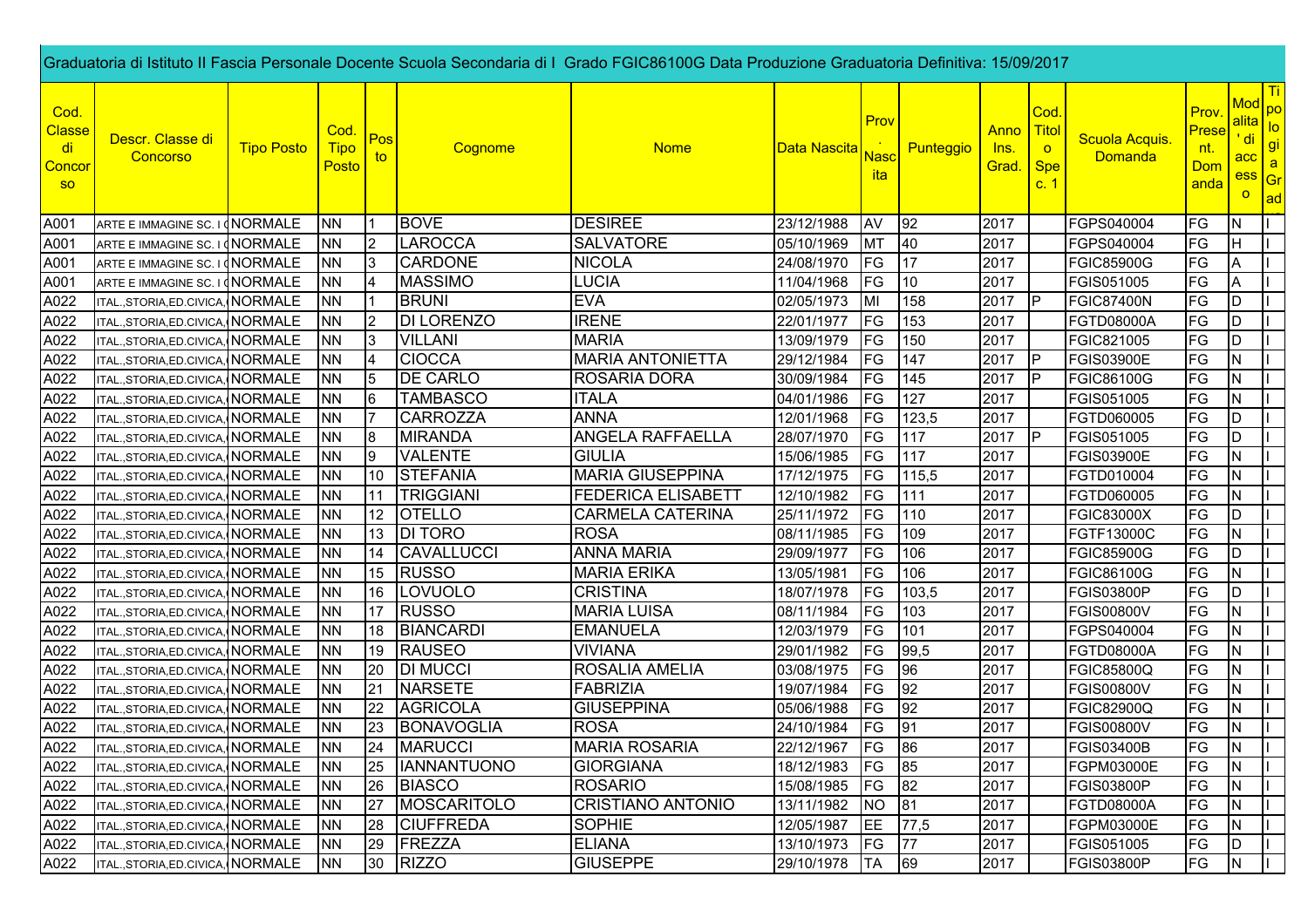| Cod.<br><b>Classe</b><br>di<br><u>Concor</u><br><b>SO</b> | Descr. Classe di<br><b>Concorso</b> | <b>Tipo Posto</b> | Cod.<br><b>Tipo</b><br>Posto | Pos<br>to       | Cognome             | <b>Nome</b>               | Data Nascita  | Prov<br><b>Nasc</b><br><b>ita</b> | Punteggio | <u>Anno</u><br>lns.<br>Grad. | Cod.<br>Titol<br>$\circ$<br><b>Spe</b><br>c.1 | Scuola Acquis.<br>Domanda | Prov<br>Prese<br><u>nt.</u><br><b>Dom</b><br>anda | Mod<br><u>alital</u><br>' di<br>acc<br>ess<br>$\overline{O}$ | <mark>l Ti</mark><br>po<br>$\overline{10}$<br>gi<br>a<br>Gr<br>ad |
|-----------------------------------------------------------|-------------------------------------|-------------------|------------------------------|-----------------|---------------------|---------------------------|---------------|-----------------------------------|-----------|------------------------------|-----------------------------------------------|---------------------------|---------------------------------------------------|--------------------------------------------------------------|-------------------------------------------------------------------|
| A022                                                      | ITAL.,STORIA,ED.CIVICA,             | <b>NORMALE</b>    | <b>NN</b>                    | 31              | <b>TOTO</b>         | <b>MICHELA</b>            | 26/10/1984    | FG                                | 60        | 2017                         |                                               | <b>FGPM03000E</b>         | FG                                                | N                                                            |                                                                   |
| A022                                                      | ITAL., STORIA, ED. CIVICA           | <b>NORMALE</b>    | <b>NN</b>                    | 32              | <b>ACCARRINO</b>    | <b>ANGELA</b>             | 28/11/1981    | FG                                | 40        | 2017                         |                                               | <b>FGIS00800V</b>         | FG                                                | ΙN                                                           |                                                                   |
| A022                                                      | ITAL., STORIA, ED. CIVICA,          | <b>NORMALE</b>    | <b>NN</b>                    | 33              | <b>POSTIGLIONE</b>  | <b>MARIA PIA</b>          | 30/09/1986    | FG                                | 32        | 2017                         |                                               | <b>FGIS03900E</b>         | FG                                                | N                                                            |                                                                   |
| A022                                                      | ITAL., STORIA, ED. CIVICA,          | <b>NORMALE</b>    | <b>NN</b>                    | 34              | <b>MARTINO</b>      | <b>ANGELA</b>             | 16/06/1977    | FG                                | 30,5      | 2017                         |                                               | FGIS021009                | FG                                                | D                                                            |                                                                   |
| A022                                                      | ITAL., STORIA, ED. CIVICA,          | <b>NORMALE</b>    | <b>NN</b>                    | 35              | <b>NIGRO</b>        | <b>GIUSEPPINA</b>         | 21/10/1974    | AV                                | 21        | 2017                         |                                               | <b>FGIS00800V</b>         | FG                                                | D                                                            |                                                                   |
| A028                                                      | MATEMATICA E SCIENZE NORMALE        |                   | <b>NN</b>                    |                 | <b>TUMMIOLO</b>     | <b>MARIA LETIZIA</b>      | 28/05/1976    | AG                                | 141       | 2017                         |                                               | <b>FGIS00800V</b>         | FG                                                | D                                                            |                                                                   |
| A028                                                      | MATEMATICA E SCIENZE NORMALE        |                   | <b>NN</b>                    | 2               | <b>DI TELLA</b>     | <b>LUCIA</b>              | 04/04/1979    | FG                                | 141       | 2017                         |                                               | FGTD010004                | FG                                                | D                                                            |                                                                   |
| A028                                                      | MATEMATICA E SCIENZE NORMALE        |                   | <b>NN</b>                    | IЗ              | <b>ROCA</b>         | LEONARDA                  | 05/07/1975    | FG                                | 140,5     | 2017                         |                                               | FGPS040004                | FG                                                | D                                                            |                                                                   |
| A028                                                      | MATEMATICA E SCIENZE NORMALE        |                   | <b>NN</b>                    | 4               | <b>BONGHI</b>       | <b>LORIANA</b>            | 02/07/1975    | FG                                | 133       | 2017                         |                                               | <b>FGPM03000E</b>         | FG                                                | D                                                            |                                                                   |
| A028                                                      | MATEMATICA E SCIENZE NORMALE        |                   | <b>NN</b>                    | 5               | PALMISANO           | <b>GIULIO LELIO PASQU</b> | 10/12/1963    | FG                                | 129       | 2017                         |                                               | <b>FGIC86100G</b>         | FG                                                | ID                                                           |                                                                   |
| A028                                                      | MATEMATICA E SCIENZE NORMALE        |                   | <b>NN</b>                    | l6              | PRATTICHIZZO        | <b>CLELIA</b>             | 26/10/1980    | FG                                | 124       | 2017                         |                                               | FGPS040004                | FG                                                | IN.                                                          |                                                                   |
| A028                                                      | MATEMATICA E SCIENZE NORMALE        |                   | <b>NN</b>                    |                 | <b>SAVELLA</b>      | <b>CARMELA</b>            | 22/01/1980    | FG                                | 118       | 2017                         |                                               | <b>FGPM03000E</b>         | FG                                                | D                                                            |                                                                   |
| A028                                                      | MATEMATICA E SCIENZE NORMALE        |                   | <b>NN</b>                    | 8               | FEBBRILE            | <b>ILENYA</b>             | 04/02/1986    | FG                                | 114       | 2017                         |                                               | <b>FGMM04100B</b>         | FG                                                | IN.                                                          |                                                                   |
| A028                                                      | MATEMATICA E SCIENZE NORMALE        |                   | <b>NN</b>                    | Ι9              | <b>BORDA</b>        | <b>GIUSEPPINA PIA</b>     | 27/02/1984    | FG                                | 113       | 2017                         |                                               | <b>FGIC84400T</b>         | FG                                                | D                                                            |                                                                   |
| A028                                                      | MATEMATICA E SCIENZE NORMALE        |                   | <b>NN</b>                    | 10              | <b>MONTERVINO</b>   | <b>CONCETTA ROSARIA</b>   | 07/10/1976    | FG                                | 110       | 2017                         |                                               | <b>FGIS03400B</b>         | FG                                                | D                                                            |                                                                   |
| A028                                                      | MATEMATICA E SCIENZE NORMALE        |                   | <b>NN</b>                    | 11              | <b>DELL'ERBA</b>    | <b>NICOLETTA MARIA IM</b> | 30/07/1979    | FG                                | 107       | 2017                         |                                               | FGTD010004                | FG                                                | D                                                            |                                                                   |
| A028                                                      | <b>MATEMATICA E SCIENZE NORMALE</b> |                   | <b>NN</b>                    | 12 <sup>°</sup> | LONGO               | <b>MARIA ROSARIA</b>      | 07/05/1962    | FG                                | 105       | 2017                         | IP                                            | FGPS040004                | FG                                                | N                                                            |                                                                   |
| A028                                                      | MATEMATICA E SCIENZE NORMALE        |                   | <b>NN</b>                    | 13              | <b>GIULIANI</b>     | <b>VINCENZO</b>           | 19/02/1978    | FG                                | 105       | 2017                         |                                               | FGPM05000Q                | FG                                                | D                                                            |                                                                   |
| A028                                                      | MATEMATICA E SCIENZE NORMALE        |                   | <b>NN</b>                    | 14              | <b>ACCONCIAIOCO</b> | <b>ANGELA</b>             | 26/08/1980    | <b>BA</b>                         | 104       | 2017                         |                                               | <b>FGIS02600C</b>         | FG                                                | ID                                                           |                                                                   |
| A028                                                      | MATEMATICA E SCIENZE NORMALE        |                   | <b>NN</b>                    | 15              | <b>DI VIESTI</b>    | <b>LUCIA</b>              | 26/05/1980    | FG                                | 95        | 2017                         |                                               | FGIS00300Q                | FG                                                | IN.                                                          |                                                                   |
| A028                                                      | MATEMATICA E SCIENZE NORMALE        |                   | <b>NN</b>                    | 16              | BANCONE             | <b>MATTEO PIO</b>         | 18/12/1982    | FG                                | 91,5      | 2017                         |                                               | <b>FGMM04100B</b>         | FG                                                | IN.                                                          |                                                                   |
| A028                                                      | MATEMATICA E SCIENZE NORMALE        |                   | <b>NN</b>                    | 17              | MANDUZIO            | <b>MARCO RAFFAELE GAB</b> | 09/02/1988    | FG                                | 84        | 2017                         |                                               | <b>FGTF13000C</b>         | FG                                                | IN.                                                          |                                                                   |
| A028                                                      | MATEMATICA E SCIENZE NORMALE        |                   | <b>NN</b>                    | 18              | MANZELLA            | <b>NICOLA</b>             | 04/07/1985    | FG                                | 73        | 2017                         |                                               | FGPS040004                | FG                                                | N                                                            |                                                                   |
| A028                                                      | MATEMATICA E SCIENZE NORMALE        |                   | <b>NN</b>                    | 19              | PIACQUADIO          | <b>NICOLA</b>             | 12/10/1968    | FG                                | 61        | 2017                         |                                               | FGIC827004                | FG                                                | A                                                            |                                                                   |
| A030                                                      | MUSICA SC. I GR.                    | <b>NORMALE</b>    | <b>NN</b>                    |                 | <b>RIZZO</b>        | <b>ROSARIA DINA</b>       | 03/01/1973    | FG                                | 119       | 2017                         |                                               | <b>FGPM03000E</b>         | FG                                                | IN.                                                          |                                                                   |
| A030                                                      | MUSICA SC. I GR.                    | <b>NORMALE</b>    | <b>NN</b>                    | $\overline{2}$  | <b>DE LUCA</b>      | <b>LUIGI</b>              | 27/04/1979    | FG                                | 108       | 2017                         |                                               | <b>FGPM03000E</b>         | FG                                                | E                                                            |                                                                   |
| A030                                                      | MUSICA SC. I GR.                    | <b>NORMALE</b>    | <b>NN</b>                    | 3               | <b>DE MICHELE</b>   | <b>CARMELA</b>            | 12/04/1965    | FG                                | 90        | 2017                         |                                               | <b>FGPM03000E</b>         | FG                                                | N                                                            |                                                                   |
| A030                                                      | MUSICA SC. I GR.                    | <b>NORMALE</b>    | <b>NN</b>                    |                 | DONADEI             | <b>SALVATORE</b>          | 10/12/1974    | <b>BA</b>                         | 88        | 2017                         |                                               | FGPM03000E                | FG                                                | N                                                            |                                                                   |
| A030                                                      | MUSICA SC. I GR.                    | <b>NORMALE</b>    | <b>NN</b>                    | 5               | <b>FABRIZIO</b>     | <b>GIUSEPPE</b>           | 11/06/1981    | FG                                | 69        | 2017                         |                                               | <b>FGIC83800E</b>         | FG                                                |                                                              |                                                                   |
| A030                                                      | MUSICA SC. I GR.                    | <b>NORMALE</b>    | <b>NN</b>                    | 16              | <b>DI DOMENICO</b>  | <b>ANTONIO</b>            | 21/05/1967 CB |                                   | 45        | 2017                         |                                               | <b>FGIC82400L</b>         | IFG.                                              | <b>A</b>                                                     |                                                                   |
| A030                                                      | MUSICA SC. I GR.                    | <b>NORMALE</b>    | <b>NN</b>                    |                 | <b>VILLANI</b>      | <b>MARIA</b>              | 13/09/1979    | <b>FG</b>                         | 42        | 2017                         |                                               | FGIC821005                | FG                                                | Iн                                                           |                                                                   |
| A030                                                      | MUSICA SC. I GR.                    | <b>NORMALE</b>    | <b>NN</b>                    | 8               | <b>LEONE</b>        | <b>ANNA</b>               | 29/07/1968    | <b>FG</b>                         | 12        | 2017                         |                                               | <b>FGIS02600C</b>         | FG                                                | IF.                                                          |                                                                   |
| A049                                                      | SC. MOT. E SPORT. SC. INORMALE      |                   | <b>NN</b>                    |                 | <b>CHINNI</b>       | <b>ROBERTO</b>            | 28/04/1980    | <b>FG</b>                         | 111       | 2017                         |                                               | FGPS040004                | FG                                                | N                                                            |                                                                   |
| A049                                                      | SC. MOT. E SPORT. SC. I NORMALE     |                   | <b>NN</b>                    | 2               | <b>DE BRITA</b>     | <b>FRANCESCA</b>          | 08/10/1985    | <b>FG</b>                         | 110       | 2017                         | <b>IP</b>                                     | FGPS040004                | FG                                                | IN.                                                          |                                                                   |
| A049                                                      | SC. MOT. E SPORT. SC. INORMALE      |                   | <b>NN</b>                    | l3              | <b>ZELANO</b>       | <b>GABRIELLA</b>          | 18/03/1982    | <b>FG</b>                         | 106       | 2017                         | IP                                            | <b>FGIS00800V</b>         | FG                                                | N                                                            |                                                                   |
| A049                                                      | SC. MOT. E SPORT. SC. INORMALE      |                   | <b>NN</b>                    |                 | <b>EPIFANI</b>      | <b>SIMONA</b>             | 01/09/1983    | <b>BR</b>                         | 91        | 2017                         |                                               | <b>FGIS03400B</b>         | FG                                                | IN.                                                          |                                                                   |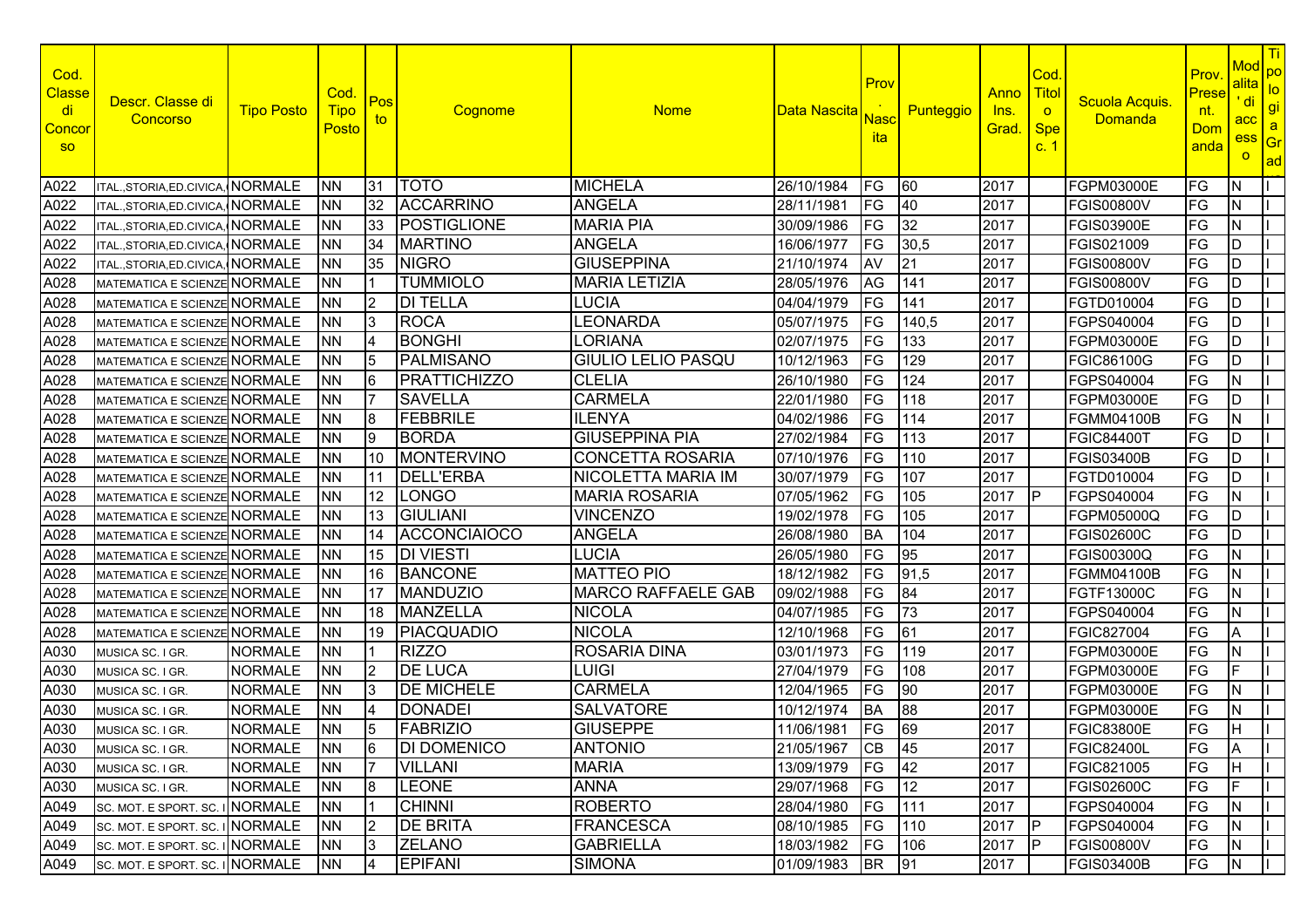| Cod.<br><b>Classe</b><br>di<br><b>Concor</b><br><b>SO</b> | Descr. Classe di<br>Concorso    | <b>Tipo Posto</b> | Cod.<br><b>Tipo</b><br>Posto | Pos<br>to      | Cognome            | <b>Nome</b>               | Data Nascita | Prov<br><mark>Nasc</mark><br>ita | Punteggio | Anno<br><u>Ins.</u><br>Grad. | Cod<br><b>Titol</b><br>$\circ$<br><b>Spe</b><br>c.1 | Scuola Acquis.<br>Domanda | Prov<br>Prese<br>nt.<br><b>Dom</b><br>anda | <b>Mod</b><br>alita<br>' di<br>acc<br>ess<br>$\overline{O}$ | Ti<br>po<br>$\overline{10}$<br>gi<br>$\mathbf{a}$<br>Gr<br>ad |
|-----------------------------------------------------------|---------------------------------|-------------------|------------------------------|----------------|--------------------|---------------------------|--------------|----------------------------------|-----------|------------------------------|-----------------------------------------------------|---------------------------|--------------------------------------------|-------------------------------------------------------------|---------------------------------------------------------------|
| A049                                                      | SC. MOT. E SPORT. SC. I         | <b>NORMALE</b>    | <b>NN</b>                    | 5              | <b>BREDICE</b>     | <b>FRANCESCO</b>          | 31/03/1978   | FG                               | 86        | 2017                         |                                                     | FGPS010008                | FG                                         | IN.                                                         |                                                               |
| A049                                                      | SC. MOT. E SPORT. SC.           | <b>NORMALE</b>    | <b>NN</b>                    | 6              | <b>GIANNETTA</b>   | <b>ALESSANDRA</b>         | 06/09/1981   | FG                               | 86        | 2017                         |                                                     | <b>FGIS04600N</b>         | FG                                         | N                                                           |                                                               |
| A049                                                      | SC. MOT. E SPORT. SC.           | <b>NORMALE</b>    | <b>NN</b>                    |                | <b>DI PILLA</b>    | <b>FABRIZIO</b>           | 29/08/1984   | FG                               | 73        | 2017                         |                                                     | FGPS010008                | <b>FG</b>                                  | N                                                           |                                                               |
| A049                                                      | SC. MOT. E SPORT. SC. I         | <b>NORMALE</b>    | <b>NN</b>                    | 8              | <b>PAGONE</b>      | <b>FRANCESCO</b>          | 07/05/1983   | FG                               | 72        | 2017                         |                                                     | <b>FGIS04600N</b>         | FG                                         | N                                                           |                                                               |
| A049                                                      | SC. MOT. E SPORT. SC.           | <b>NORMALE</b>    | <b>NN</b>                    | 9              | PETRUZZELLIS       | <b>STEFANIA</b>           | 12/06/1987   | FG                               | 69,5      | 2017                         |                                                     | FGTD010004                | FG                                         | $\mathsf{N}$                                                |                                                               |
| A049                                                      | SC. MOT. E SPORT. SC. I NORMALE |                   | <b>NN</b>                    | 10             | FARINA             | <b>GABRIELLA ANNA MAR</b> | 10/07/1967   | FG                               | 68        | 2017                         |                                                     | <b>FGIS00800V</b>         | FG                                         | A                                                           |                                                               |
| A049                                                      | SC. MOT. E SPORT. SC. INORMALE  |                   | <b>NN</b>                    | 11             | <b>SANTORO</b>     | <b>FRANCESCA</b>          | 16/10/1988   | FG                               | 59,5      | 2017                         |                                                     | FGTD010004                | FG                                         | IN.                                                         |                                                               |
| A049                                                      | SC. MOT. E SPORT. SC. I NORMALE |                   | <b>NN</b>                    | 12             | TRICARICO          | <b>ANNARITA</b>           | 10/10/1976   | FG                               | 39,5      | 2017                         |                                                     | FGPS010008                | FG                                         | $\mathsf{C}$                                                |                                                               |
| A049                                                      | SC. MOT. E SPORT. SC. I NORMALE |                   | <b>NN</b>                    | 13             | <b>DEL GROSSO</b>  | <b>IVANO</b>              | 25/01/1969   | FG                               | 32        | 2017                         |                                                     | <b>FGTF13000C</b>         | FG                                         | IN.                                                         |                                                               |
| A049                                                      | SC. MOT. E SPORT. SC. INORMALE  |                   | <b>NN</b>                    | 14             | <b>IDI GENNARO</b> | LORENZA                   | 29/10/1979   | FG                               | 24        | 2017                         |                                                     | FGPS010008                | FG                                         | IN.                                                         |                                                               |
| A060                                                      | TECNOLOGIA SC. I GR.            | <b>NORMALE</b>    | <b>NN</b>                    |                | <b>DI BRITA</b>    | <b>SEVERINA</b>           | 20/05/1975   | FG                               | 143       | 2017                         |                                                     | <b>FGIS00800V</b>         | FG                                         | D                                                           |                                                               |
| A060                                                      | TECNOLOGIA SC. I GR.            | <b>NORMALE</b>    | <b>NN</b>                    | I <sub>2</sub> | <b>CHIEPPA</b>     | <b>VINCENZO</b>           | 02/09/1968   | TO                               | 133       | 2017                         |                                                     | FGIS048009                | FG                                         | D                                                           |                                                               |
| A060                                                      | TECNOLOGIA SC. I GR.            | <b>NORMALE</b>    | <b>NN</b>                    | l3             | MIRAGLIA           | <b>FABRIZIO</b>           | 31/10/1979   | FG                               | 106       | 2017                         | IP                                                  | FGRI020004                | FG                                         | D                                                           |                                                               |
| A060                                                      | TECNOLOGIA SC. I GR.            | <b>NORMALE</b>    | <b>NN</b>                    |                | <b>SANZONE</b>     | <b>MICHELA</b>            | 03/06/1983   | FG                               | 92        | 2017                         |                                                     | <b>FGMM00700X</b>         | FG                                         | $\mathsf{N}$                                                |                                                               |
| A060                                                      | TECNOLOGIA SC. I GR.            | <b>NORMALE</b>    | <b>NN</b>                    | 15             | <b>GENTILE</b>     | <b>GIULIANA</b>           | 14/01/1978   | FG                               | 89        | 2017                         |                                                     | <b>FGIC863007</b>         | FG                                         | N                                                           |                                                               |
| A060                                                      | TECNOLOGIA SC. I GR             | <b>NORMALE</b>    | <b>NN</b>                    | 6              | <b>TOTARO</b>      | PASQUALE                  | 18/06/1981   | FG                               | 86        | 2017                         |                                                     | FGIS051005                | FG                                         | IN.                                                         |                                                               |
| A060                                                      | TECNOLOGIA SC. I GR.            | <b>NORMALE</b>    | <b>NN</b>                    |                | <b>DE LUCA</b>     | <b>UGO</b>                | 26/12/1982   | FG                               | 83,5      | 2017                         |                                                     | FGIC820009                | FG                                         | N                                                           |                                                               |
| A060                                                      | TECNOLOGIA SC. I GR.            | <b>NORMALE</b>    | <b>NN</b>                    | 8              | PIZZI              | <b>ANTONIO</b>            | 10/07/1979   | <b>BN</b>                        | 83        | 2017                         |                                                     | FGIC876009                | FG                                         | N                                                           |                                                               |
| A060                                                      | TECNOLOGIA SC. I GR.            | <b>NORMALE</b>    | <b>NN</b>                    | 9              | FIORAMANTI         | <b>VALENTINA</b>          | 21/07/1984   | <b>RM</b>                        | 74        | 2017                         |                                                     | <b>FGIS04200A</b>         | FG                                         | IN.                                                         |                                                               |
| A060                                                      | TECNOLOGIA SC. I GR.            | <b>NORMALE</b>    | <b>NN</b>                    | 10             | LOMBARDI           | <b>FRANCO NAZARIO</b>     | 04/10/1979   | FG                               | 72        | 2017                         |                                                     | FGIS021009                | FG                                         | N                                                           |                                                               |
| AA25                                                      | LINGUA STRANIERA (FRANORMALE    |                   | <b>NN</b>                    |                | <b>LEONE</b>       | <b>SIMONA</b>             | 31/07/1978   | <b>BA</b>                        | 189       | 2017                         |                                                     | FGTD02000P                | FG                                         | D                                                           |                                                               |
| AA25                                                      | INGUA STRANIERA (FRANORMALE     |                   | <b>NN</b>                    | 2              | <b>OLIVA</b>       | <b>GIUSEPPINA</b>         | 25/01/1967   | <b>CE</b>                        | 188       | 2017                         |                                                     | FGMM134005                | FG                                         | ID                                                          |                                                               |
| AA25                                                      | LINGUA STRANIERA (FRA NORMALE   |                   | <b>NN</b>                    | l3             | <b>CATALANO</b>    | <b>ADELE</b>              | 20/02/1978   | FG                               | 186,5     | 2017                         |                                                     | <b>FGIS03400B</b>         | FG                                         | N                                                           |                                                               |
| AA25                                                      | LINGUA STRANIERA (FRANORMALE    |                   | <b>NN</b>                    | 4              | <b>RITUCCI</b>     | <b>DINA</b>               | 30/09/1970   | EE                               | 176       | 2017                         |                                                     | <b>FGIC82300R</b>         | FG                                         | D                                                           |                                                               |
| AA25                                                      | INGUA STRANIERA (FRANORMALE     |                   | <b>NN</b>                    | 5              | <b>BALZANO</b>     | <b>GRAZIA</b>             | 04/01/1975   | FG                               | 170       | 2017                         |                                                     | FGIS051005                | FG                                         | D                                                           |                                                               |
| AA25                                                      | LINGUA STRANIERA (FRA NORMALE   |                   | <b>NN</b>                    |                | <b>MARRANO</b>     | <b>VINCENZA</b>           | 16/09/1970   | FG                               | 170       | 2017                         |                                                     | FGMM134005                | FG                                         | ID.                                                         |                                                               |
| AA25                                                      | LINGUA STRANIERA (FRA NORMALE   |                   | <b>NN</b>                    |                | <b>MAINIERO</b>    | <b>SIMONA</b>             | 05/08/1978   | AV                               | 166       | 2017                         | IP                                                  | FGTD060005                | FG                                         | ID                                                          |                                                               |
| AA25                                                      | LINGUA STRANIERA (FRA NORMALE   |                   | <b>NN</b>                    |                | IDI STEFANO        | <b>CLAUDIA</b>            | 24/04/1965   | FG                               | 165,5     | 2017                         |                                                     | FGIC876009                | FG                                         | ID                                                          |                                                               |
| AA25                                                      | LINGUA STRANIERA (FRANORMALE    |                   | <b>NN</b>                    | 9              | <b>ALLOGGIO</b>    | <b>PAOLA</b>              | 12/06/1968   | FG                               | 163       | 2017                         |                                                     | <b>FGMM00400C</b>         | FG                                         | ID                                                          |                                                               |
| AA25                                                      | LINGUA STRANIERA (FRA NORMALE   |                   | <b>INN</b>                   |                | 10   LA SCALA      | <b>FILIPPO ANTONIO</b>    | 08/10/1977   | FG                               | 160,5     | 2017                         |                                                     | <b>FGIC82900Q</b>         | FG                                         | $\overline{D}$                                              |                                                               |
| AA25                                                      | LINGUA STRANIERA (FRA NORMALE   |                   | <b>NN</b>                    |                | 11 DIERNA          | <b>LUCIA STEFANIA</b>     | 26/12/1968   | FG                               | 137       | 2017                         | $\mathsf{M}$                                        | <b>FGIC85700X</b>         | FG                                         | ID.                                                         |                                                               |
| AA25                                                      | LINGUA STRANIERA (FRA NORMALE   |                   | <b>NN</b>                    |                | 12 ADAMO           | <b>MARIO</b>              | 19/03/1963   | <b>TP</b>                        | 125,5     | 2017                         |                                                     | FGPM05000Q                | FG                                         | ID.                                                         |                                                               |
| AA25                                                      | LINGUA STRANIERA (FRA NORMALE   |                   | <b>NN</b>                    |                | 13   MAIELLARO     | <b>ROSANNA</b>            | 18/11/1978   | FG                               | 113       | 2017                         |                                                     | <b>FGPS08000E</b>         | FG                                         | IN.                                                         |                                                               |
| AA25                                                      | LINGUA STRANIERA (FRA NORMALE   |                   | <b>NN</b>                    | 14             | <b>TORRACO</b>     | <b>ELEONORA</b>           | 10/03/1976   | FG                               | 94        | 2017                         |                                                     | <b>FGIS00800V</b>         | FG                                         | ID                                                          |                                                               |
| AA25                                                      | LINGUA STRANIERA (FRA NORMALE   |                   | <b>NN</b>                    | 15             | <b>SPERA</b>       | <b>FILOMENA</b>           | 20/03/1974   | FG                               | 94        | 2017                         |                                                     | <b>FGMM00400C</b>         | FG                                         | ID                                                          |                                                               |
| AA25                                                      | LINGUA STRANIERA (FRA NORMALE   |                   | <b>NN</b>                    |                | 16 PECORIELLO      | <b>CONCETTA ROSARIA A</b> | 30/07/1977   | FG                               | 72,5      | 2017                         | P                                                   | <b>FGVC01000C</b>         | FG                                         | ID.                                                         |                                                               |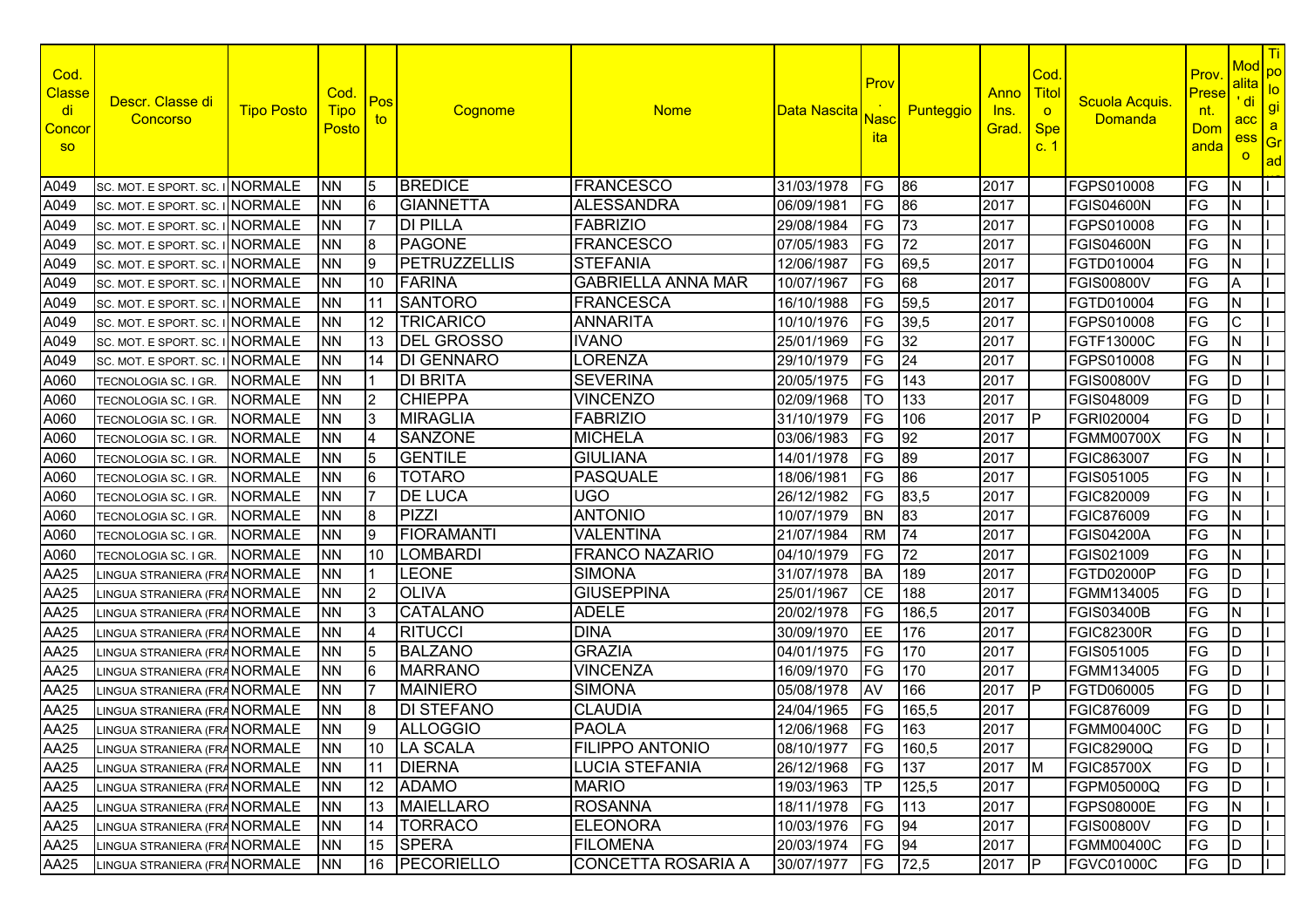| Cod.<br><b>Classe</b><br>di<br><b>Conco</b><br><b>SO</b> | Descr. Classe di<br>Concorso         | <b>Tipo Posto</b>    | Cod.<br><b>Tipo</b><br><u>Posto</u> | Pos<br>to      | Cognome           | <b>Nome</b>               | Data Nascita  | Prov<br>Nasc<br><u>ita</u> | Punteggio | Anno<br><u>Ins.</u><br>Grad. | Cod<br><b>Titol</b><br>$\circ$<br><b>Spe</b><br>c.1 | Scuola Acquis.<br>Domanda | Prov<br>Prese<br>nt.<br>Dom<br>anda | <b>Mod</b><br>alita<br>' di<br>acc<br>ess<br>$\overline{O}$ | $ T_i $<br>po<br>$\overline{10}$<br>gi<br>$\mathbf{a}$<br>Gr<br>ad |
|----------------------------------------------------------|--------------------------------------|----------------------|-------------------------------------|----------------|-------------------|---------------------------|---------------|----------------------------|-----------|------------------------------|-----------------------------------------------------|---------------------------|-------------------------------------|-------------------------------------------------------------|--------------------------------------------------------------------|
| AA25                                                     | LINGUA STRANIERA (FRA NORMALE        |                      | <b>NN</b>                           | 17             | <b>IDE STASIO</b> | <b>DANIELA</b>            | 25/05/1979    | FG                         | 72        | 2017                         |                                                     | <b>FGIS03400B</b>         | FG                                  | ID                                                          |                                                                    |
| AA25                                                     | LINGUA STRANIERA (FRA <b>NORMALE</b> |                      | ΝN                                  | 18             | <b>DI MARIA</b>   | <b>ROSSELLA</b>           | 01/10/1981    | FG                         | 34        | 2017                         |                                                     | <b>FGIS00800V</b>         | <b>FG</b>                           | IN.                                                         |                                                                    |
| AA25                                                     | LINGUA STRANIERA (FRA NORMALE        |                      | <b>NN</b>                           | 19             | <b>MEOLA</b>      | LORETTA                   | 13/06/1973    | ТO                         | 21        | 2017                         |                                                     | <b>FGIS04600N</b>         | <b>FG</b>                           | N                                                           |                                                                    |
| AB25                                                     | LINGUA STRANIERA (ING NORMALE        |                      | <b>NN</b>                           |                | <b>MALERBA</b>    | <b>MARIA CELESTE</b>      | 26/09/1976    | FG                         | 129       | 2017                         |                                                     | FGIS021009                | FG                                  | D                                                           |                                                                    |
| AB25                                                     | LINGUA STRANIERA (ING NORMALE        |                      | <b>NN</b>                           | I <sub>2</sub> | LOPOPOLO          | <b>ANTONELLA</b>          | 02/08/1983    | FG                         | 83        | 2017                         |                                                     | FGIS051005                | FG                                  | N                                                           |                                                                    |
| AB25                                                     | INGUA STRANIERA (ING NORMALE         |                      | <b>NN</b>                           | 3              | ROMAGNUOLO        | <b>MICHAEL DAVID</b>      | 26/06/1984    | FG                         | 44        | 2017                         | IP                                                  | FGTD02000P                | FG                                  | IN.                                                         |                                                                    |
| AB25                                                     | INGUA STRANIERA (ING NORMALE         |                      | <b>NN</b>                           | 14             | <b>DI MARIA</b>   | <b>ROSSELLA</b>           | 01/10/1981    | FG                         | 34        | 2017                         |                                                     | <b>FGIS00800V</b>         | FG                                  | ID                                                          |                                                                    |
| AB25                                                     | LINGUA STRANIERA (ING NORMALE        |                      | <b>NN</b>                           | 15             | <b>DI FLUMERI</b> | <b>RAFFAELLA</b>          | 01/10/1974    | FG                         | 28        | 2017                         |                                                     | <b>FGIC87000A</b>         | FG                                  | A                                                           |                                                                    |
| AB25                                                     | INGUA STRANIERA (ING NORMALE         |                      | <b>NN</b>                           | 6              | <b>MEOLA</b>      | LORETTA                   | 13/06/1973    | TO                         | 23        | 2017                         |                                                     | <b>FGIS04600N</b>         | FG                                  | ID                                                          |                                                                    |
| AB56                                                     | CHITARRA                             | <b>NORMALE</b>       | <b>NN</b>                           |                | <b>CICCONE</b>    | <b>ERMANNO</b>            | 14/06/1991    | FG                         | 126       | 2017                         |                                                     | <b>FGPM03000E</b>         | FG                                  | N                                                           |                                                                    |
| AB56                                                     | <b>CHITARRA</b>                      | <b>NORMALE</b>       | <b>NN</b>                           | I <sub>2</sub> | <b>PACILLI</b>    | MICHELE                   | 30/10/1992    | FG                         | 121,3     | 2017                         |                                                     | FGMM141008                | FG                                  | N                                                           |                                                                    |
| AC <sub>25</sub>                                         | INGUA STRANIERA (SPA                 | <b>NORMALE</b>       | <b>NN</b>                           |                | PERTA             | <b>ARCANGELA DANIELA</b>  | 02/10/1978    | FG                         | 161       | 2017                         |                                                     | FGIS036003                | FG                                  | D                                                           |                                                                    |
| AC <sub>25</sub>                                         | INGUA STRANIERA (SPA                 | <b>NORMALE</b>       | <b>NN</b>                           | $\overline{2}$ | NOBILETTI         | <b>CARLA MATTEA</b>       | 16/06/1978    | FG                         | 131       | 2017                         |                                                     | FGIS007003                | FG                                  | D                                                           |                                                                    |
| AC <sub>25</sub>                                         | LINGUA STRANIERA (SPA NORMALE        |                      | <b>NN</b>                           | l3             | LOPOPOLO          | <b>ANTONELLA</b>          | 02/08/1983    | FG                         | 104       | 2017                         |                                                     | FGIS051005                | FG                                  | ID                                                          |                                                                    |
| AC <sub>25</sub>                                         | LINGUA STRANIERA (SPA NORMALE        |                      | <b>NN</b>                           |                | <b>BASILONE</b>   | <b>GIUSEPPINA</b>         | 03/12/1967    | FG                         | 97        | 2017                         | IP                                                  | FGIC876009                | FG                                  | ID                                                          |                                                                    |
| AC <sub>25</sub>                                         | LINGUA STRANIERA (SPA NORMALE        |                      | <b>NN</b>                           | 15             | LAPESCARA         | <b>MARIA PIA</b>          | 18/01/1986    | FG                         | 26        | 2017                         |                                                     | <b>FGIS01300A</b>         | FG                                  | $\mathsf{N}$                                                |                                                                    |
| AD <sub>00</sub>                                         | SECONDARIA DI PRIMO (                | SOST. MINOICH        |                                     |                | <b>MAINIERO</b>   | <b>SIMONA</b>             | 05/08/1978    | AV                         | 166       | 2017                         | IP                                                  | FGTD060005                | FG                                  | D                                                           |                                                                    |
| AD <sub>00</sub>                                         | SECONDARIA DI PRIMO (                | <b>SOST. MINOFCH</b> |                                     | 2              | <b>BRUNI</b>      | <b>EVA</b>                | 02/05/1973    | MI                         | 158       | 2017                         | IP                                                  | <b>FGIC87400N</b>         | FG                                  | D                                                           |                                                                    |
| AD <sub>00</sub>                                         | SECONDARIA DI PRIMO (                | <b>SOST. MINOFCH</b> |                                     | IЗ             | <b>CIOCCA</b>     | <b>MARIA ANTONIETTA</b>   | 29/12/1984    | FG                         | 147       | 2017                         | IP                                                  | FGIS03900E                | FG                                  | IN.                                                         |                                                                    |
| AD <sub>00</sub>                                         | SECONDARIA DI PRIMO (SOST. MINOFICH  |                      |                                     | 14             | <b>DE CARLO</b>   | <b>ROSARIA DORA</b>       | 30/09/1984    | FG                         | 145       | 2017                         | IP                                                  | <b>FGIC86100G</b>         | FG                                  | N                                                           |                                                                    |
| AD <sub>00</sub>                                         | SECONDARIA DI PRIMO (                | <b>SOST. MINOFCH</b> |                                     | 15             | <b>MIRANDA</b>    | <b>ANGELA RAFFAELLA</b>   | 28/07/1970    | FG                         | 117       | 2017                         | <b>IP</b>                                           | FGIS051005                | FG                                  | ID                                                          |                                                                    |
| AD <sub>00</sub>                                         | SECONDARIA DI PRIMO                  | <b>SOST. MINOFCH</b> |                                     | 16             | <b>DE BRITA</b>   | <b>FRANCESCA</b>          | 08/10/1985    | FG                         | 110       | 2017                         | IP                                                  | FGPS040004                | FG                                  | IN.                                                         |                                                                    |
| AD <sub>00</sub>                                         | SECONDARIA DI PRIMO                  | <b>SOST. MINOFCH</b> |                                     |                | <b>ZELANO</b>     | <b>GABRIELLA</b>          | 18/03/1982    | FG                         | 106       | 2017                         | IP                                                  | <b>FGIS00800V</b>         | <b>FG</b>                           | IΝ                                                          |                                                                    |
| AD <sub>00</sub>                                         | SECONDARIA DI PRIMO                  | SOST. MINOFCH        |                                     | l8             | MIRAGLIA          | <b>FABRIZIO</b>           | 31/10/1979    | FG                         | 106       | 2017                         | IP                                                  | FGRI020004                | FG                                  | D                                                           |                                                                    |
| AD <sub>00</sub>                                         | SECONDARIA DI PRIMO                  | <b>SOST. MINOFCH</b> |                                     | Ι9             | LONGO             | <b>MARIA ROSARIA</b>      | 07/05/1962    | FG                         | 105       | 2017                         | IP                                                  | FGPS040004                | FG                                  | N                                                           |                                                                    |
| AD <sub>00</sub>                                         | SECONDARIA DI PRIMO                  | <b>SOST. MINOFCH</b> |                                     | 10             | <b>BASILONE</b>   | <b>GIUSEPPINA</b>         | 03/12/1967    | FG                         | 97        | 2017                         | IP                                                  | <b>FGIC876009</b>         | FG                                  | D                                                           |                                                                    |
| AD <sub>00</sub>                                         | SECONDARIA DI PRIMO                  | ISOST. MINOFCH       |                                     | 11             | PECORIELLO        | <b>CONCETTA ROSARIA A</b> | 30/07/1977    | FG                         | 72,5      | 2017                         | IP                                                  | <b>FGVC01000C</b>         | FG                                  | ID                                                          |                                                                    |
| AD <sub>00</sub>                                         | SECONDARIA DI PRIMO                  | SOST, MINOICH        |                                     | 12.            | ROMAGNUOLO        | <b>MICHAEL DAVID</b>      | 26/06/1984    | FG                         | 44        | 2017                         | IP                                                  | FGTD02000P                | <b>FG</b>                           | N                                                           |                                                                    |
| AD <sub>00</sub>                                         | SECONDARIA DI PRIMO                  | <b>SOST. MINOFDH</b> |                                     |                | <b>MAINIERO</b>   | <b>SIMONA</b>             | 05/08/1978    | AV                         | 166       | 2017                         | IP                                                  | FGTD060005                | FG                                  | D                                                           |                                                                    |
| AD00                                                     | SECONDARIA DI PRIMO (SOST. MINOI DH  |                      |                                     |                | <b>BRUNI</b>      | <b>EVA</b>                | 02/05/1973 MI |                            | 158       | 2017 P                       |                                                     | <b>FGIC87400N</b>         | IFG                                 | ID                                                          |                                                                    |
| AD00                                                     | SECONDARIA DI PRIMO (SOST. MINOFDH   |                      |                                     | l3             | <b>CIOCCA</b>     | <b>MARIA ANTONIETTA</b>   | 29/12/1984    | FG                         | 147       | 2017                         | P                                                   | <b>FGIS03900E</b>         | FG                                  | IN.                                                         |                                                                    |
| AD00                                                     | SECONDARIA DI PRIMO (SOST. MINOFDH   |                      |                                     | 14             | <b>DE CARLO</b>   | <b>ROSARIA DORA</b>       | 30/09/1984    | FG                         | 145       | 2017 P                       |                                                     | <b>FGIC86100G</b>         | FG                                  | <b>N</b>                                                    |                                                                    |
| AD00                                                     | SECONDARIA DI PRIMO (SOST. MINOI DH  |                      |                                     | 15             | <b>MIRANDA</b>    | <b>ANGELA RAFFAELLA</b>   | 28/07/1970    | FG                         | 117       | 2017 P                       |                                                     | FGIS051005                | FG                                  | ID.                                                         |                                                                    |
| AD00                                                     | SECONDARIA DI PRIMO (SOST. MINOFDH   |                      |                                     | I6             | <b>DE BRITA</b>   | <b>FRANCESCA</b>          | 08/10/1985    | FG                         | 110       | 2017                         | P                                                   | FGPS040004                | FG                                  | IN.                                                         |                                                                    |
| AD00                                                     | SECONDARIA DI PRIMO (SOST. MINOIDH   |                      |                                     |                | <b>ZELANO</b>     | <b>GABRIELLA</b>          | 18/03/1982    | FG                         | 106       | 2017                         | P                                                   | <b>FGIS00800V</b>         | FG                                  | N.                                                          |                                                                    |
| AD00                                                     | SECONDARIA DI PRIMO (SOST. MINOFDH   |                      |                                     | l8             | <b>MIRAGLIA</b>   | <b>FABRIZIO</b>           | 31/10/1979    | FG                         | 106       | 2017                         | P                                                   | FGRI020004                | FG                                  | ID.                                                         |                                                                    |